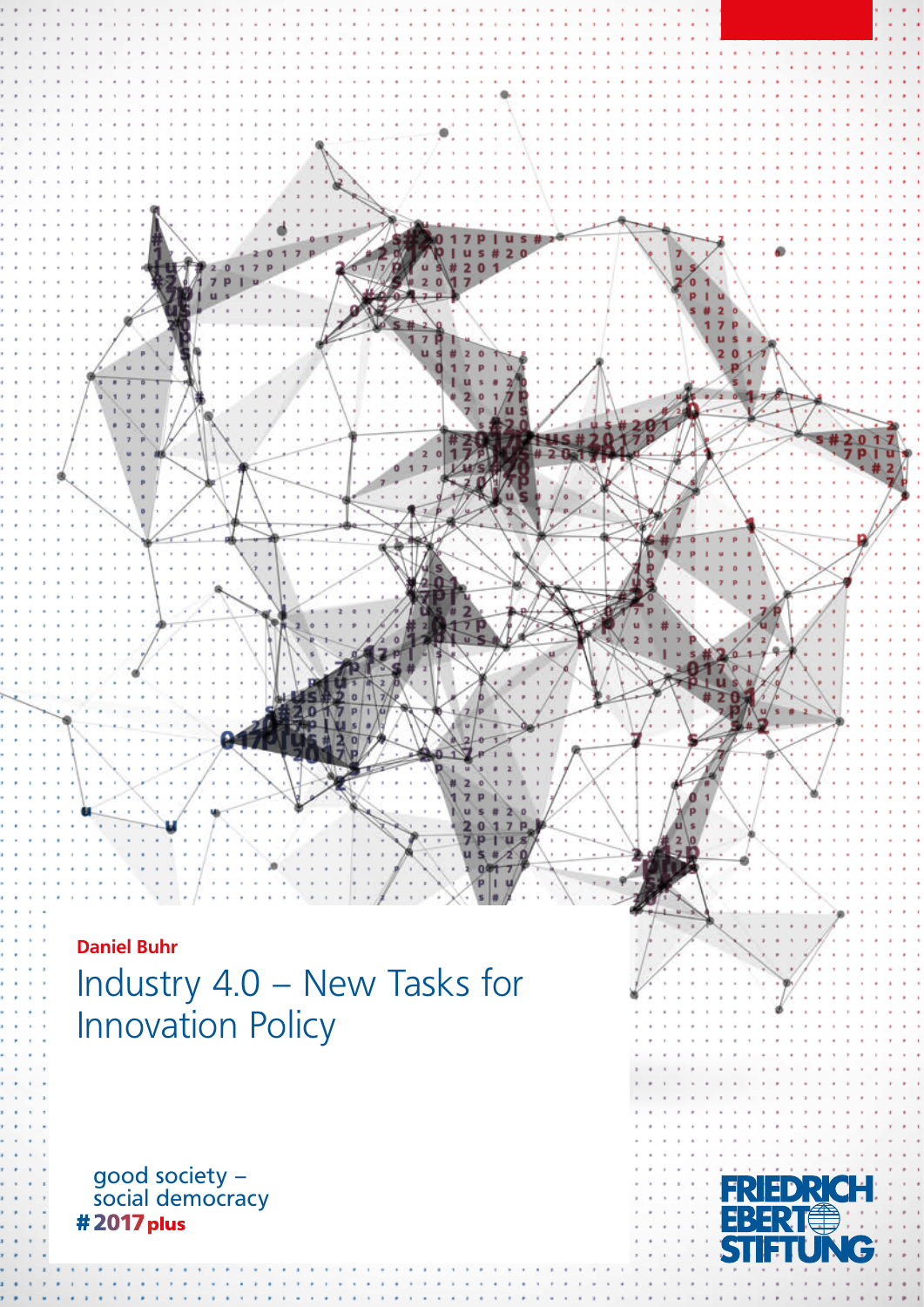# good society – social democracy # 2017 plus

A PROJECT BY THE FRIEDRICH-EBERT-STIFTUNG 2015 AND 2017

What is a Good Society? For us this includes social justice, environmental sustainability, an innovative and successful economy and an active participatory democracy. The Good Society is supported by the fundamental values of freedom, justice and solidarity. We need new ideas and concepts to ensure that the Good Society will become reality. For these reasons the Friedrich-Ebert-Stiftung is developing specific policy recommendations for the coming years. The focus rests on the following topics:

- A debate about the fundamental values: freedom, justice and solidarity;
- Democracy and democratic participation;
- New growth and a proactive economic
- and financial policy; – Decent work and social progress.

The Good Society does not simply evolve; it has to be continuously shaped by all of us. For this project the Friedrich-Ebert-Stiftung uses its international network with the intention to combine German, European and international perspectives. With numerous publications and events between 2015 and 2017 the Friedrich-Ebert-Stiftung will concentrate on the task of outlining the way to a Good Society.

For more information on the project: **www.fes-2017plus.de**

### **AT A GLANCE**

**For the most part,** *Industry 4.0* **– a digitised and networked production – is still a vision, but global competition for the best ideas and most successful concepts is already steaming ahead. The solutions sought so far mainly fall within the technological domain. People, however, play the lead role when it comes to the innovation process: as co-creators and producers, as users and innovators. The key is to understand**  *Industry 4.0* **as the interplay between technical and social innovations. For that we need a systemic innovation policy – not a policy in the mere sense of policymakers' activities, but one that includes firms, unions, civil society and academia. Only when these processes occur across policy fields and disciplines can technical innovations contribute to social progress.** 

Increasing digitisation will change the economy as well as our society enormously. In Germany, this discourse revolves around *Industry 4.0*. Policy-makers are facing four central questions:

- What is *Industry 4.0*?
- What effects can we expect?
- How do we promote *Industry 4.0*?
- And how do we make sure that these developments benefit not only a small group within society – but as many people as possible?

#### **THE VISION BEHIND INDUSTRY 4.0**

The vision: people, things, processes, services and data – in the future all this will be networked together. Intelligent objects equipped with actuators and sensors, with QR codes and RFID chips that manoeuvre themselves through the smart factory and then out into the world – along the entire value chain from product development to customer service. This is how in future all the relevant information will be available to both people and machines – as well as customers and business partners. Then resources will be used and enterprises can produce more efficiently.

There is already a great deal of talk about the "fourth industrial revolution" due to the pressure that growing digitisation is putting on traditionally successful business models – and enabling completely new ones. Hence, many opportunities come with these new developments but so do many risks and challenges for the economy as well as civil society. Some of these are the blurring borders between work and unresolved issues of data privacy, protection and security. Furthermore, certain jobs may be made redundant through automation. Qualification requirements will multiply and whole new tasks will arise.

## **OPPORTUNITIES AND RISKS OF INDUSTRY 4.0**

Exactly how *Industry 4.0* will impact companies and branches, economies and societies is a matter of much dispute. However, most agree about the potential opportunities: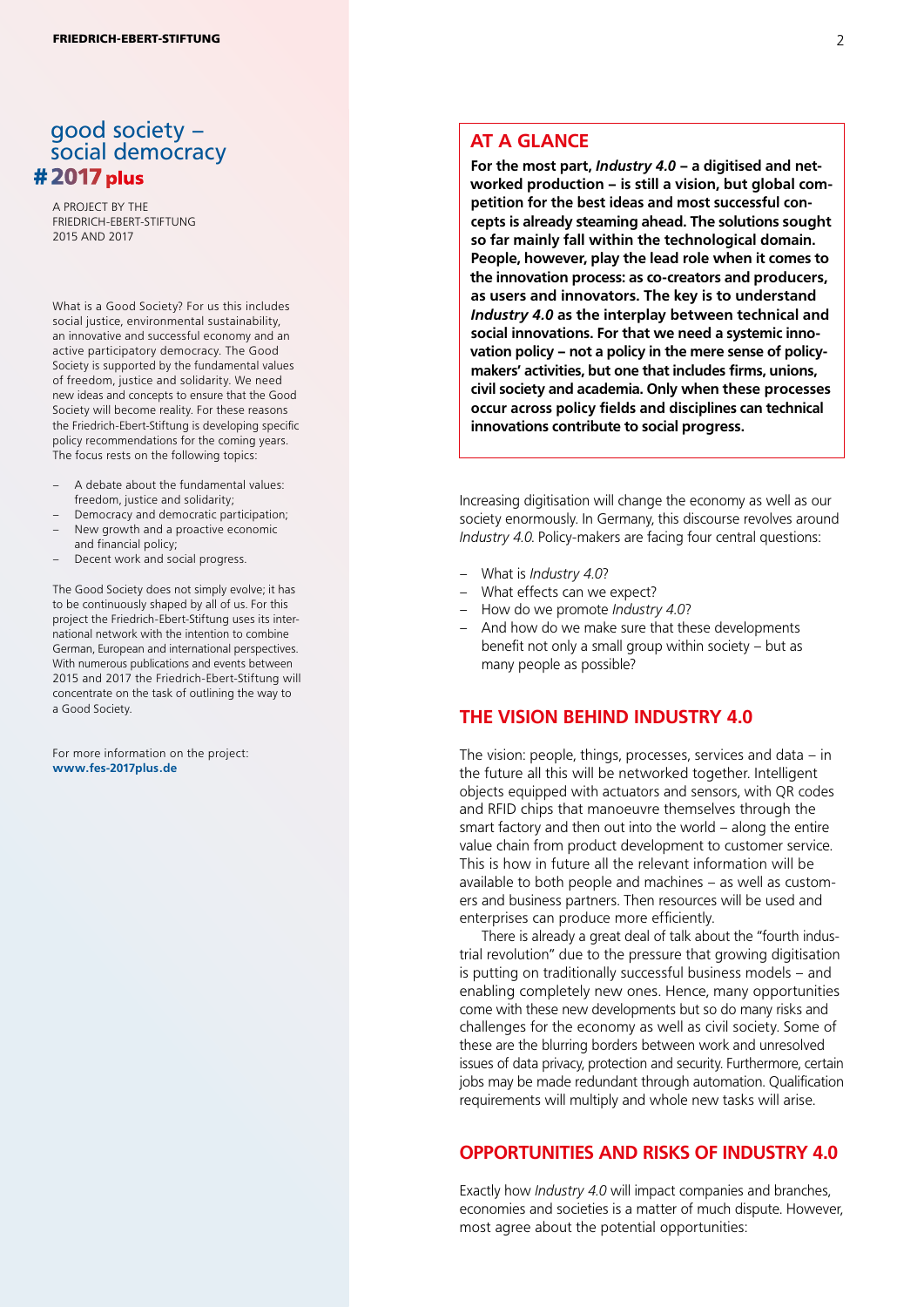- Real time networking of industrial processes will make production cheaper, resource friendlier and more efficient.
- Digital networking allows for direct influence of customer desires and cost-effective customisation of products and services.
- The world of work could also be made more humane.
- Furthermore, *Industry 4.0* promises an enormous potential for new products, services and solutions that will enrich the everyday lives of people.

Opportunities for some are risks for others. The traditional industrial leaders could quickly find themselves in the role of mere suppliers, who are completely interchangeable, if they are unable to provide consumers with custom-fit "smart services". Open innovation processes, integration of (end) customers in the design and production process along with targeted big data analytics enable a variety of new business models – but these also put the time-tested ones under considerable pressure. This is the case in Germany, too, particularly in the sectors responsible for the success of a "coordinated market economy", e.g. machinery, facility and vehicle engineering. A major proportion of turnover for these industries is earned via sales of spare parts, upgrades and services. Over the years, providers have built a dense network of sales, service and customer support partners in order to have as much customer proximity as possible. *Industry 4.0*, however, taps into intelligent software with appropriate data analysis at the existing interface between manufacturer and customer, allowing for new entrants to the market: providers will thus offer manufacturer-spanning services, preventive maintenance and quick supply of spare parts.

## **STRUCTURAL SHIFTS IN LABOUR**

What do these developments have in store for people and society? Let us begin with the world of work. Today, the following trends are already emerging:**<sup>1</sup>**

- 1 The organisation of work is becoming more flexible in terms of time and space.
- 2 Work processes are ever more digitised, less hierarchic and decentralised.
- 3 Work processes are becoming more transparent.

Contrary to the discussions of the 1980s, today it is no longer about humans versus machines. Rather, most of the scenarios revolve around a more complex relationship.

- 1 The **automation scenario**: Systems direct people. Monitoring and control tasks are taken over by technology. It prepares and distributes information in real time. Employees respond to the needs of cyber-physical systems (CPS) and primarily take on executive tasks. The abilities of lesser skilled workers are thereby devalued.
- 2 The **hybrid scenario**: Monitoring and control tasks are performed via cooperative and interactive technologies, networked objects and people. The demands on employees are faced with increased flexibility pressure.
- 3 The **specialisation scenario**: People use systems. CPS is

a tool to support decision-making. The dominant role of qualified workers is maintained.

Digitisation and *Industry 4.0* will therefore massively change labour in the future. Traditional production-line workers' and knowledge workers' tasks will algamate to an ever greater degree.**<sup>2</sup>** As a result, many labour processes will be carried out more efficiently and effectively in the future. Furthermore, they will lead to the devoplement of a variety of new assistance systems, increasing the automation of administration and production processes. New options will open up to certain work processes and thereby to certain labour groups (especially the highly qualified) to design their own working life, both in terms of where and when they do their jobs as well as the nature of the activity and access to the task at hand.

A polarisation of employment is thus assumed to be on the horizon in which certain jobs with mid-level skill requirements and pay will be the first to be substituted through automation ushered in by *Industry 4.0*. The flip side to this is that vocations at the lower and upper ends of the qualification spectrum, which are less automatable and based more on experience and interaction would gain in relevance. This is also where we can expect to see completely new fields arising.**<sup>3</sup>** Furthermore, due to increased outsourcing, the droves of "click workers" and "cloud labourers" who are poorly paid and less socially secure as freelancers will most likely grow.

#### **PEOPLE AS DRIVERS OF TECHNICAL AND SOCIAL INNOVATIONS**

It is thus imperative that the employees should be involved in the (re-)design of work organisation in *Industry 4.0* from the very beginning – as co-designers and co-deciders as well as the central drivers of technological and social innovation. Acceptance is an important prerequisite for the success of new solutions. Social innovation occurs, when solutions are found for societal challenges. The benefits to society are in focus rather than the benefits to a single innovator. This is why it makes sense to develop such solutions in a participative way right from the beginning. A social innovation can take many forms, a principle, law, organisation, behavioural change, business model, product, process or technology. Usually, social innovations result from a combination of these components. Thus from today's perspective, many innovations can be classified as social innovations – from book printing to health insurance, universal suffrage and energy efficiency, fair trade or the Internet – innovative solutions that have brought major societal benefits. These are examples for novel solutions that bring about major societal benefits and thus contribute to social progress in the long-run.

Social innovations have the greatest impact on a systemwide level. Hence, technical innovations can very positively influence the diffusion of social innovations. And vice versa, technical innovations often only develop their true potential in combination with a social innovation. This needs to happen for new technologies to be welcomed by broader sections of society. Successful business ideas can thus offer both economic benefits as well as social progress. Especially in the context of *Industry 4.0,* we need to keep this goal in mind at all times